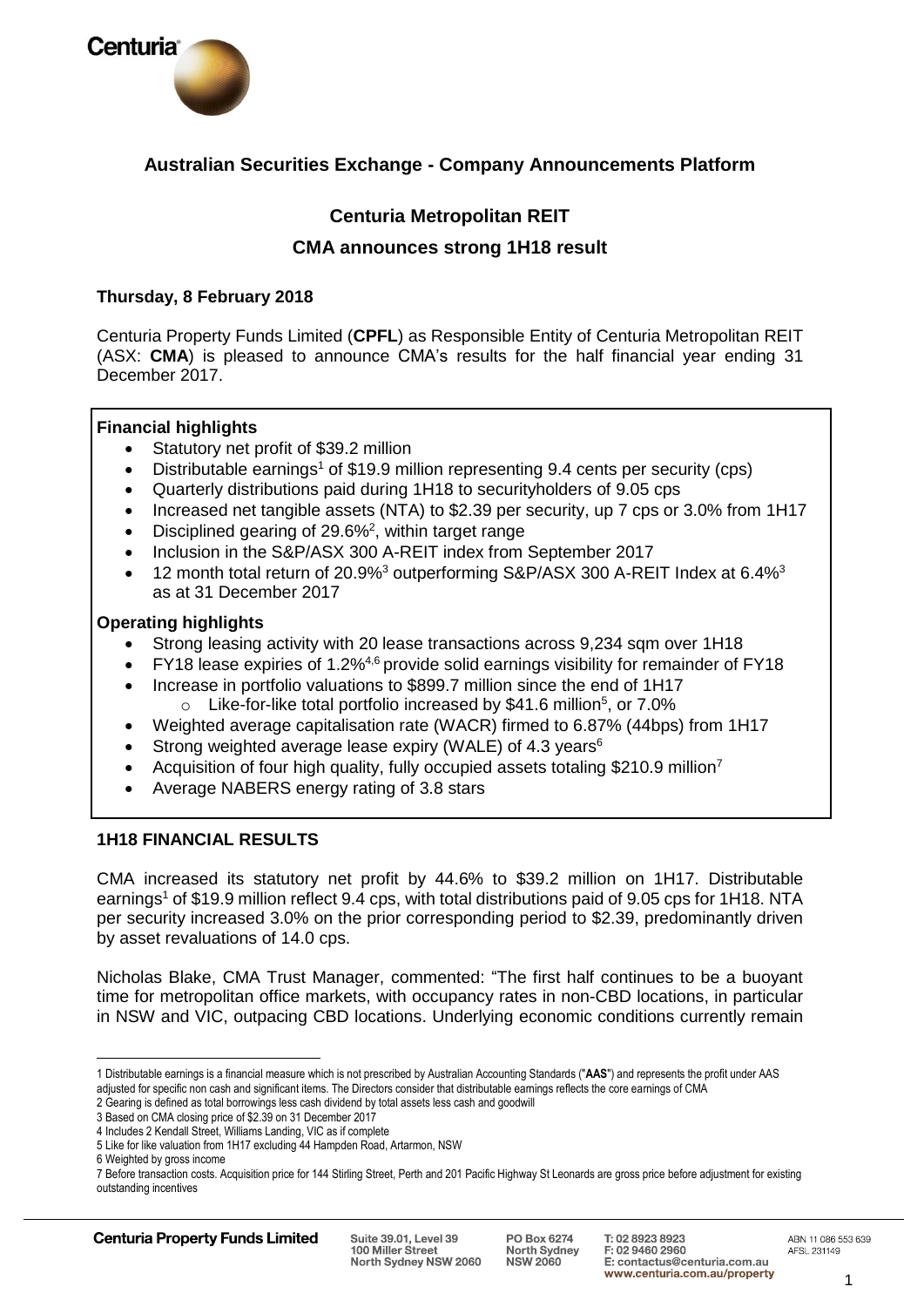

relatively positive with strong employment growth and significant infrastructure investment continuing to drive demand into metropolitan locations.

"As the country's leading ASX listed metropolitan office REIT with a high quality portfolio diversified across Australia, we are well positioned to capitalise on this trend and continue to focus on improving key portfolio metrics to the benefit of investors. We remain on track to deliver our full year FY18 earnings guidance of 18.6 cps."

# **DISCIPLINED CAPITAL MANAGEMENT**

Core to CMA's strength is a disciplined approach to capital management. Gearing has remained in the fund's target range at 29.6%<sup>2</sup>, a 420 bps reduction since 30 June 2017.

Mr Blake commented: "As we repositioned our portfolio through select transactions, we continue to retain appropriate gearing headroom to fund committed acquisitions and maintain our approach to disciplined capital management. CMA is well placed with a strong balance sheet and high quality tenant covenants underpinning the portfolio's income streams."

| <b>Key debt metrics</b>         |       | 1H18  | <b>1H17</b> |
|---------------------------------|-------|-------|-------------|
| Facility limit                  | \$m   | 320.0 | 180.0       |
| Drawn amount                    | \$m   | 297.6 | 140.0       |
| Gearing <sup>2</sup>            | %     | 29.6  | 33.8        |
| Weighted average debt expiry    | years | 3.0   | 3.7         |
| Proportion hedged               | %     | 54    | 60          |
| Weighted average hedge maturity | years | 2.6   | 3.2         |
| Cost of debt <sup>8</sup>       | %     | 3.7   | 3.9         |
| Interest cover ratio            | times | 6.1   | 5.3         |

# **WELL POSITIONED PORTFOLIO**

Since listing in December 2014, CMA has grown from eight metropolitan assets valued at \$182.9 million to a well diversified, investment grade portfolio of 19 assets valued at \$899.7 million. The portfolio enjoys strong green credentials, with an average NABERS energy rating of 3.8 stars ensuring our assets remain attractive to tenants.

| <b>Portfolio Snapshot</b> |     | 1H18 <sup>4</sup> | <b>1H17</b> |
|---------------------------|-----|-------------------|-------------|
| Number of assets          |     | 19                | 13          |
| Book value                | \$m | 899.7             | 417.5       |
| <b>WACR</b>               | %   | 6.87              | 7.52        |
| 1H NOI                    | \$m | 26.3              | 15.2        |
| <b>NLA</b>                | sam | 184,360           | 112,664     |

#### **Leasing and occupancy**

Twenty lease transactions across 9,234 sqm were secured in 1H18, representing 5.0% of the portfolio's NLA – including 3,913 sqm of new leases and 5,321 sqm of renewals. Occupancy and WALE are a robust  $97.8\%$ <sup>6</sup> and 4.3 years<sup>6</sup> respectively with remaining FY18 expiries a

 $\overline{a}$ 

<sup>8</sup> Including weighted average swap rate, facility establishment fees and all-in margins (base and line fees)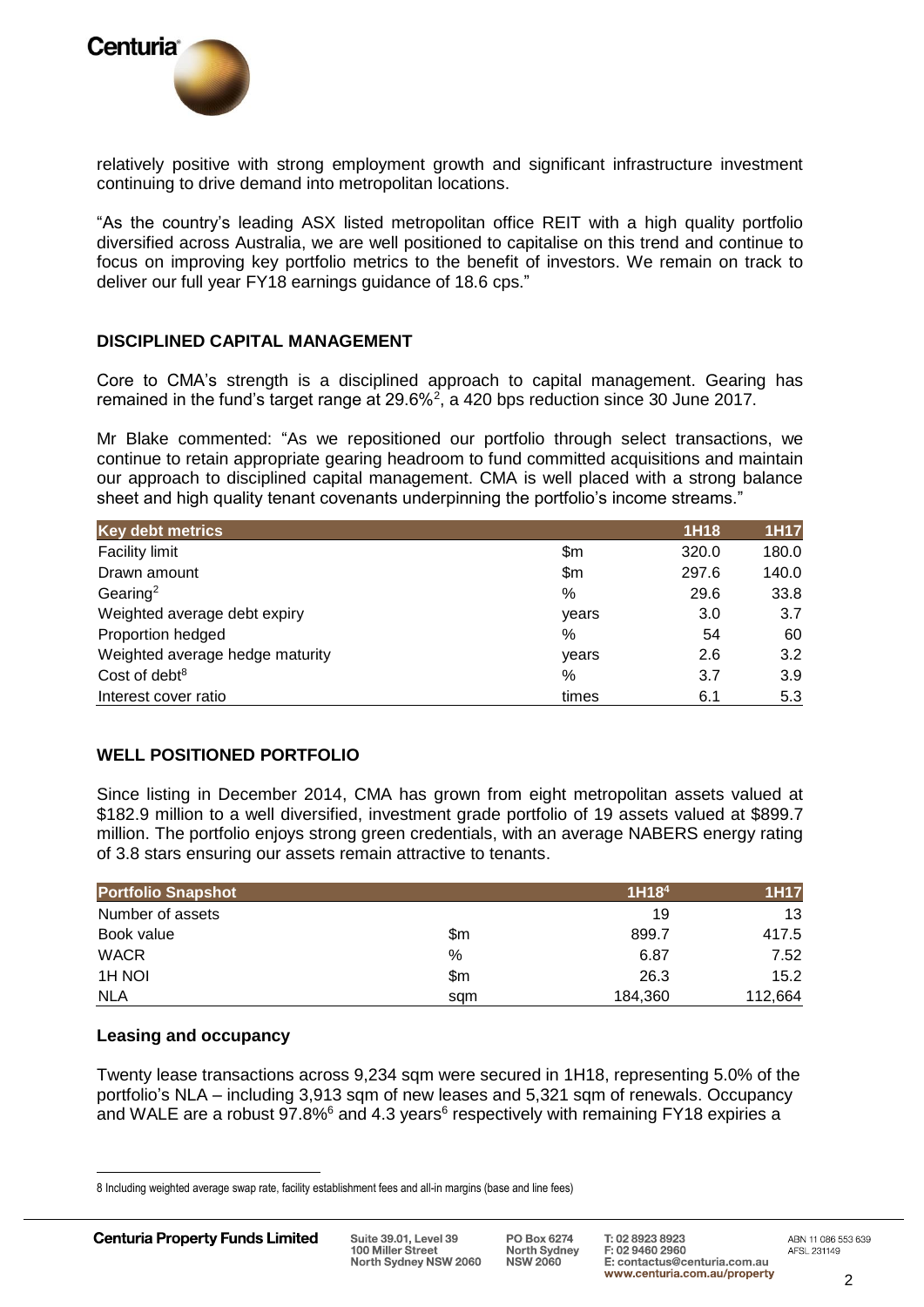

low 1.2%<sup>4,6</sup>. Post 31 December 2017 CMA has agreed terms to renew a further 1,624 sqm at 154 Melbourne Street, South Brisbane, QLD for a five year period.

# **Asset valuations**

Our leasing success was a key contributor to strong growth in asset values, with the total portfolio valued at \$899.7 million at 31 December 2017. Like-for-like, since 1H17, the portfolio value increased \$41.6 million<sup>5</sup>, or 7.0%. The portfolio's total WACR firmed 44 basis points to 6.87%.

Mr Blake commented, "Robust tenancy demand and effective rental growth in several metropolitan markets has driven strong investment demand and valuation growth for high quality, well leased assets like those owned by CMA."

# **STRATEGIC TRANSACTIONS**

During the period, CMA acquired a further four quality assets in key metropolitan markets within NSW and WA. These acquisitions reflected a total consideration of \$210.9 million<sup>5</sup>, an average initial yield of 7.8%<sup>7</sup>, WALE of 3.9 years and 100% occupancy<sup>8</sup>.

In December 2017, CMA completed the disposal of 44 Hampden Road, Artarmon, NSW for \$10.3 million, reflecting a 14.4% premium to book value and generating an 18.4% annual IRR over CMA's ownership period.

| <b>Summary of</b><br>acquisitions   | <b>State</b> | <b>Acquisition</b><br>price $$m$ <sup>7</sup> | Cap<br>rate | <b>Initial</b><br>yield <sup>7</sup> | <b>NLA</b><br>(Sam) | <b>WALE</b><br>(years) $6$ | Occupancy <sup>9</sup> |
|-------------------------------------|--------------|-----------------------------------------------|-------------|--------------------------------------|---------------------|----------------------------|------------------------|
| 201 Pacific Highway,<br>St Leonards | <b>NSW</b>   | 85.8                                          | 6.50%       | 6.60%                                | 16.488              | 3.5                        | 100%                   |
| 77 Market Street,<br>Wollongong     | <b>NSW</b>   | 33.3                                          | 7.30%       | 7.50%                                | 6.755               | 4.3                        | 100%                   |
| 144 Stirling Street,<br>Perth       | WA           | 58.2                                          | 7.50%       | $9.20\%$                             | 11.042              | 3.9                        | 100%                   |
| 42-46 Collins Street,<br>West Perth | WA           | 33.6                                          | 7.50%       | 8.70%                                | 8,439               | 4.5                        | 100%                   |
| <b>Total</b>                        |              | 210.9                                         | 7.10%       | 7.80%                                | 42.724              | 3.9                        | 100%                   |

# **GUIDANCE & STRATEGY**

### **Earnings & distribution guidance**

CMA's FY18 distributable earnings guidance is reaffirmed at 18.6 cps. CMA's FY18 distribution guidance remains 18.1 cps, an increase of 3.4% on the previous financial year's distribution and generating a strong FY18 distribution yield of  $7.6\%$ <sup>3</sup>.

Distributions will be paid in equal quarterly installments of 4.525 cps with two quarterly distributions remaining to be paid for FY18.

 $\overline{a}$ 

<sup>9</sup> By area